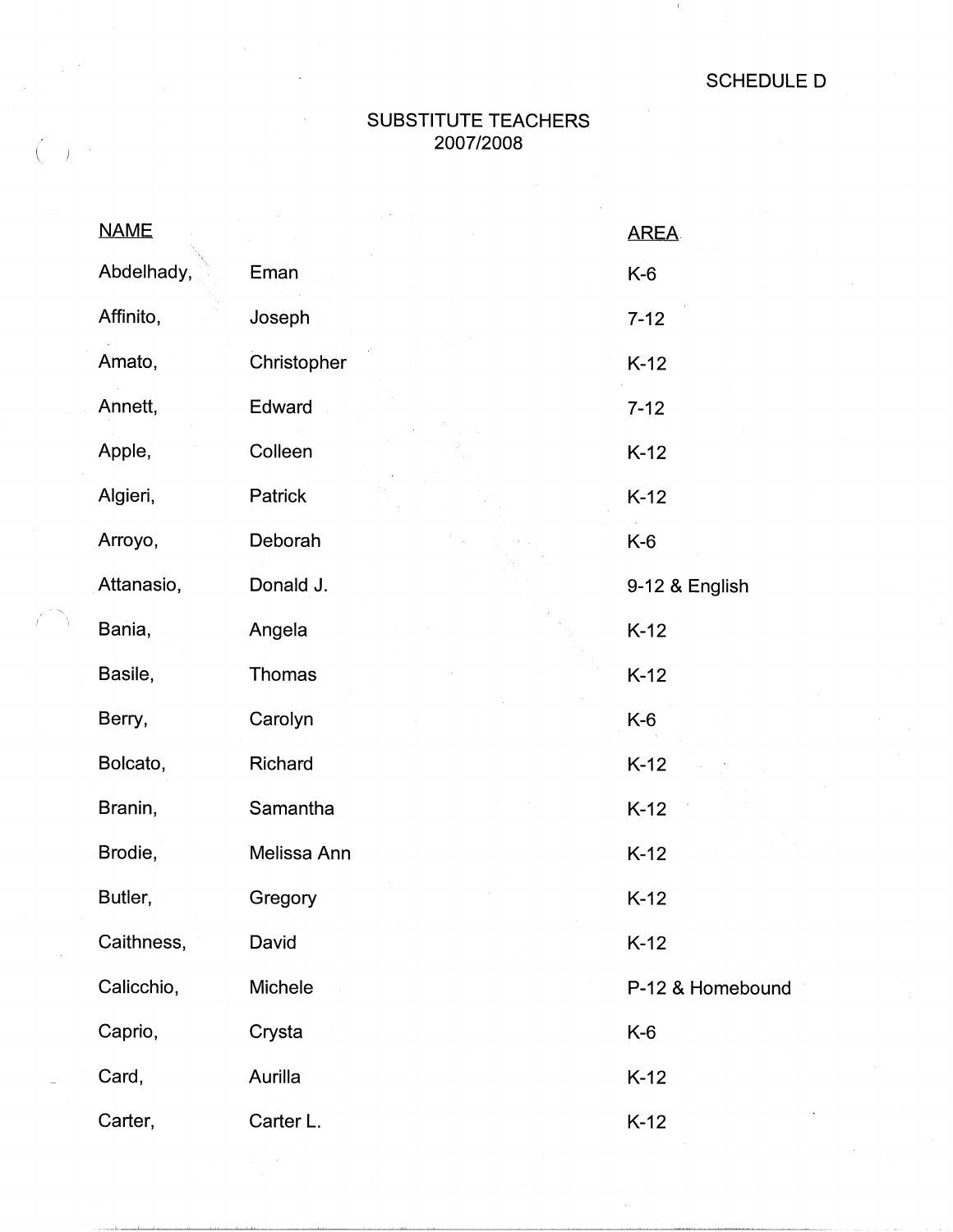|    | Caruso,     | Christine         | $K-12$              |
|----|-------------|-------------------|---------------------|
|    | Chatterjee, | Sanghamitra       | $K-3$               |
| Ĵ. | Cheney,     | Andria            | $K-12$              |
|    | Cioffi,     | Joseph            | $7 - 12$            |
|    | Cole,       | Michael           | $K-12$              |
|    | Comune,     | Frank             | $K-8$               |
|    | Complitano, | Jodi              | $K-5$               |
|    | Contella,   | Filomena          | <b>School Nurse</b> |
|    | Corsi,      | <b>Tina Marie</b> | $K-12$              |
|    | Cortese,    | Jelsia            | K-6 & Library       |
|    | Daidone,    | Julie             | <b>School Nurse</b> |
|    | DeSimone,   | Cheryl            | $K-12$              |
|    | DiMaggio,   | Angela            | $7 - 12$            |
|    | DiRenzi,    | Gina              | $K-8$               |
|    | Dunn,       | <b>Blanka</b>     | $K-12$              |
|    | Dunn,       | Sheila            | $K-12$              |
|    | Dunphy,     | Kevin             | $K-8$               |
|    | Facciponte, | Anjelle           | $K-6$               |
|    | Falduti,    | John              | $K-12$              |
|    | Farrand,    | Edward            | K-6 & Homebound     |
|    | Ferraioli,  | Jennifer          | K-6 & Spec.Ed.      |
|    | Fochesato,  | Frank             | $K-12$              |
|    | Frannicola, | Robert            | $K-12$              |
|    | Gallof,     | Pamela            | Sp. Ed./Homebound   |
|    | Gaydos,     | William J.        | K-6                 |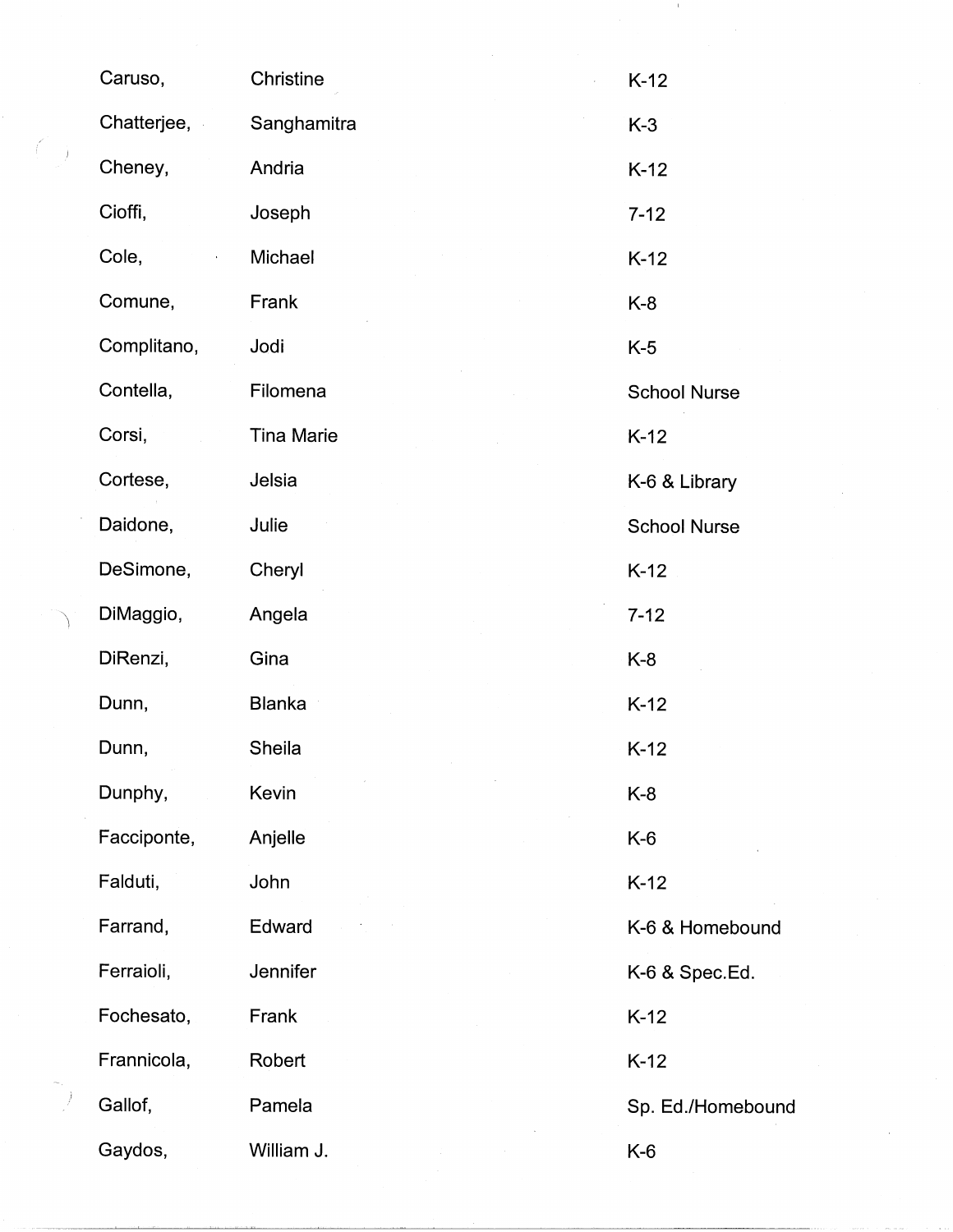|   | Generelli, | Marianne       | $K-12$              |
|---|------------|----------------|---------------------|
| ÷ | Gilroy,    | Linda          | $1 - 6$             |
|   | Goglia,    | Madeline       | <b>School Nurse</b> |
|   | Gondres,   | Kevin          | $K-12$              |
|   | Graham,    | Jamie          | $K-6$               |
|   | Griesbach, | Emily          | $K-12$              |
|   | Guglielmi, | Susan          | <b>School Nurse</b> |
|   | Hanly,     | Michael        | $K-12$              |
|   | Hardin,    | Judith         | 7-8 English         |
|   | Hawk,      | Kevin          | $7 - 12$            |
|   | Helm,      | Christian      | $K-12$              |
|   | Hirsch,    | <b>Barbara</b> | Homebound           |
|   | Hugin,     | Megan          | $K-12$              |
|   | Hunton,    | Melissa Ann    | $K-6$               |
|   | Irene,     | Angela         | $K-6$               |
|   | Irene,     | Maria          | 712                 |
|   | James,     | Nolan          | $K-12$              |
|   | Jani,      | Nalini         | $K-12$              |
|   | Johnson,   | Lynn           | K-6                 |
|   | Keseling,  | Sharon         | <b>School Nurse</b> |
|   | Klein,     | Donny          | $K-12$              |
|   | Kline,     | Gail           | $7 - 12$            |
|   | LaConte,   | Daria          | $K-12$              |
|   | Lehansky,  | Leah           | $K-12$              |

 $\sim 10^6$ 

 $\sim 10^{10}$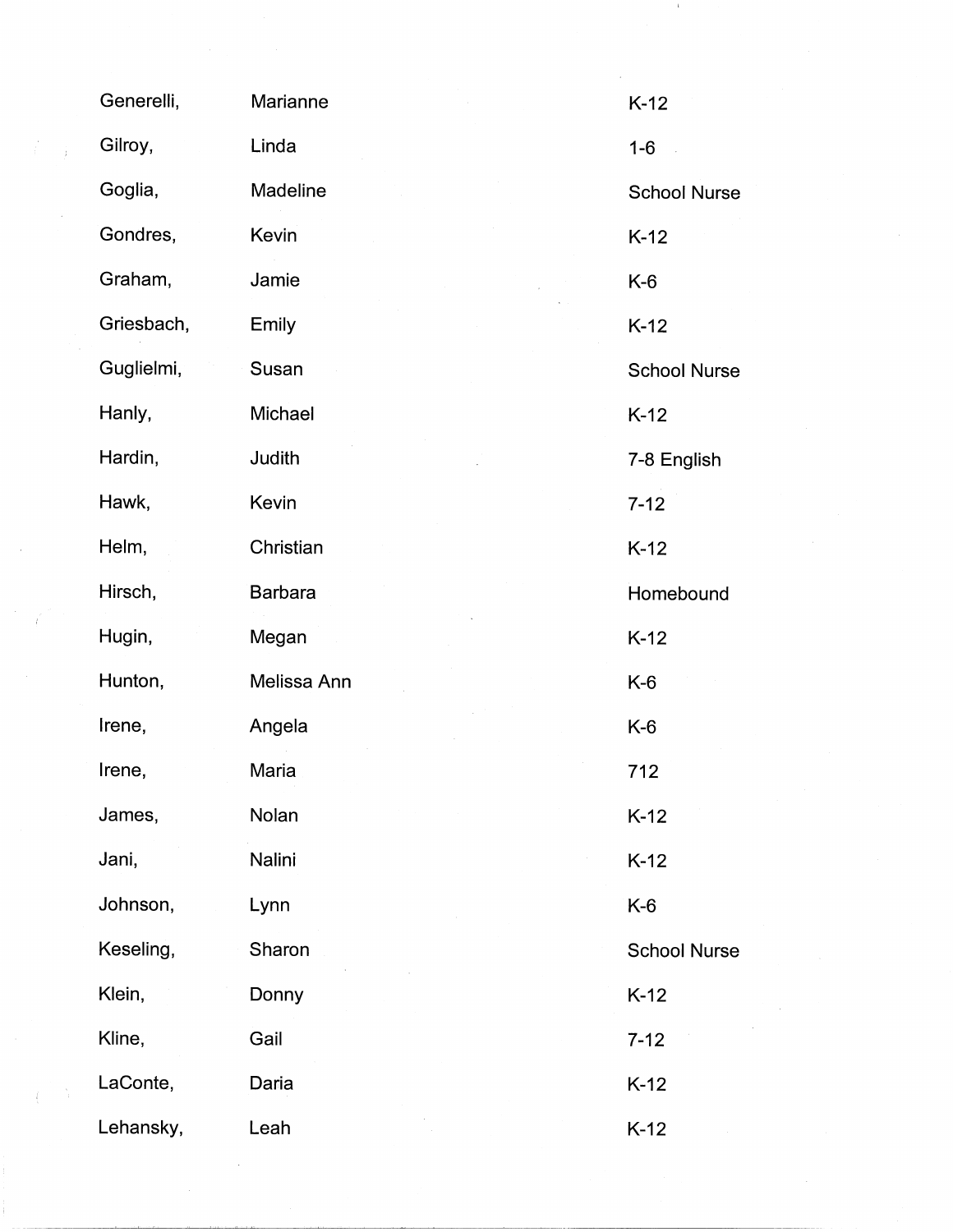| Liu,            | Joseph     | 7-12 Math./Sci.     |
|-----------------|------------|---------------------|
| Locascio,       | Amelia     | $K-6$               |
| Lubertazzi,     | Leanne     | $K-12$              |
| Magrini,        | Paul       | $9 - 12$            |
| Mainiero,       | Louis      | $K-12$              |
| Marra,          | Angelica   | Special Ed.         |
| Mascellino,     | Michael R. | $K-12$              |
| Massi,          | Mary       | $K-6$               |
| Mayer,          | Richard    | $9 - 12$            |
| McFarland,      | Michael    | K-6                 |
| McIntyre,       | Judith     | 7-12 Soc. Stud.     |
| Meola,          | Danielle   | $K-12$              |
| Michels,        | Deborah    | $P-12$              |
| Midolo,         | Linda      | $K-12$              |
| Miller,         | Carol      | $K-12$              |
| Moran,          | Ann        | $7 - 12$            |
| Mosior,         | Lauren     | $K-12$              |
| Napolitano,     | Tracy      | $K-8$               |
| Nat,            | Amanda     | $K-12$              |
| Nicholas,       | Laola      | 7-8 & Hist/Eng      |
| Orsini-Gunthel, | Noelle     | $K-12$              |
| Pagaonis,       | Christos   | $K-5$               |
| Palermo,        | Anthony    | $K-12$              |
| Papandrikos,    | Robyn      | <b>School Nurse</b> |
| Patel           | Ashwin J.  | $9 - 12$            |

 $\sim 1$  .

I *I* 

 $\Delta \phi$ 

N.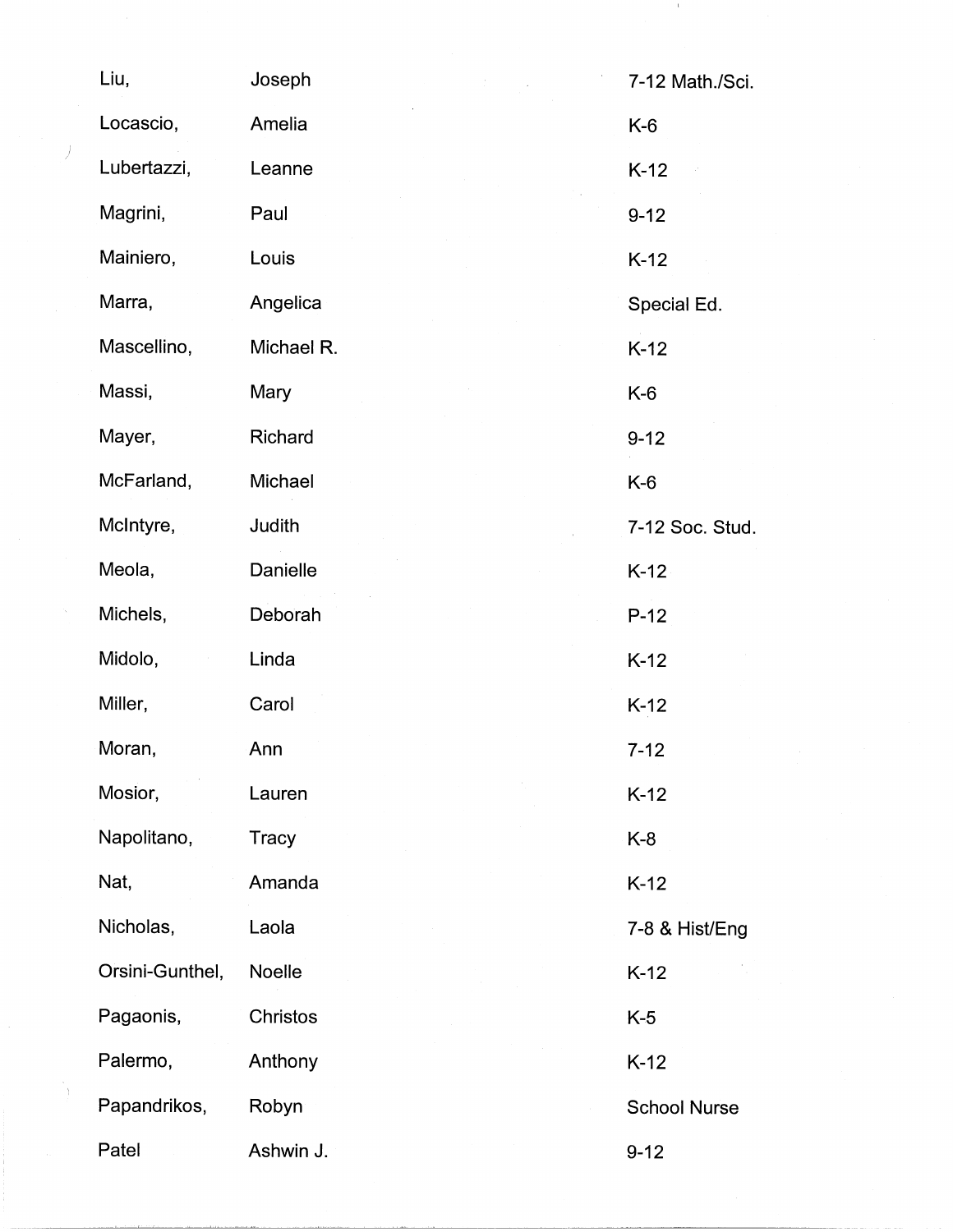| Phillips,      | <b>Bruce</b>    | K-12 Music          |
|----------------|-----------------|---------------------|
| Pickett,       | Mary            | $K-12$              |
| Ponzoni-Shedd, | Karen           | $K-6$               |
| Radyuk,        | Tamara          | $K-6$               |
| Ragosta,       | Salvatore       | $K-12$              |
| Radazzo,       | Dina            | $K-12$              |
| Redmerski,     | Jessica         | $K-5$               |
| Reidy,         | Julie Ann       | $P-6$               |
| Ruffo,         | Stephanie       | $K-12$              |
| Sains,         | Camille         | $K-12$              |
| Salomone,      | Lauren          | $K-5$               |
| Scarpelli,     | Anthony         | $K-12$              |
| Schmidig,      | Ernie           | $K-12$              |
| Simone,        | Nicole          | $K-8$               |
| Smiley,        | Jennifer        | $K-12$              |
| Stachowicz,    | Laurie          | $K-6$               |
| Starrick,      | Stephen         | $9 - 12$            |
| Stefanelli,    | Michael         | $K-12$              |
| Straface,      | <b>Domenick</b> | $K-12$              |
| Tacchi,        | Laura           | $7 - 8$             |
| Tahoun,        | Ibtisam         | $K-12$              |
| Tandon,        | Subhash C.      | $K-12$              |
| Tarczynski,    | Patricia        | <b>School Nurse</b> |
| Tucci,         | Gina            | $K-12$              |

 $\int_{\mathbb{R}^n} \frac{1}{\sqrt{2\pi}} \, \mathrm{d} \mu \, \mathrm{d} \mu \, \mathrm{d} \mu \, \mathrm{d} \mu \, \mathrm{d} \mu \, \mathrm{d} \mu \, \mathrm{d} \mu \, \mathrm{d} \mu \, \mathrm{d} \mu \, \mathrm{d} \mu \, \mathrm{d} \mu \, \mathrm{d} \mu \, \mathrm{d} \mu \, \mathrm{d} \mu \, \mathrm{d} \mu \, \mathrm{d} \mu \, \mathrm{d} \mu \, \mathrm{d} \mu \, \mathrm{d} \mu \, \mathrm{d} \mu \, \mathrm{d} \mu \, \mathrm{d}$ 

 $\label{eq:2} \frac{1}{\sqrt{2}}\sum_{i=1}^{N} \frac{1}{\sqrt{2}}\sum_{i=1}^{N} \frac{1}{\sqrt{2}}\sum_{i=1}^{N} \frac{1}{\sqrt{2}}\sum_{i=1}^{N} \frac{1}{\sqrt{2}}\sum_{i=1}^{N} \frac{1}{\sqrt{2}}\sum_{i=1}^{N} \frac{1}{\sqrt{2}}\sum_{i=1}^{N} \frac{1}{\sqrt{2}}\sum_{i=1}^{N} \frac{1}{\sqrt{2}}\sum_{i=1}^{N} \frac{1}{\sqrt{2}}\sum_{i=1}^{N} \frac{1}{\sqrt{2}}\sum_{$ 

 $\sim 1$ 

 $\frac{1}{\sqrt{2\pi}}\sum_{i=1}^{n-1}\frac{1}{\sqrt{2\pi}}\left(\frac{1}{\sqrt{2\pi}}\right)^2$ 

 $\sim$